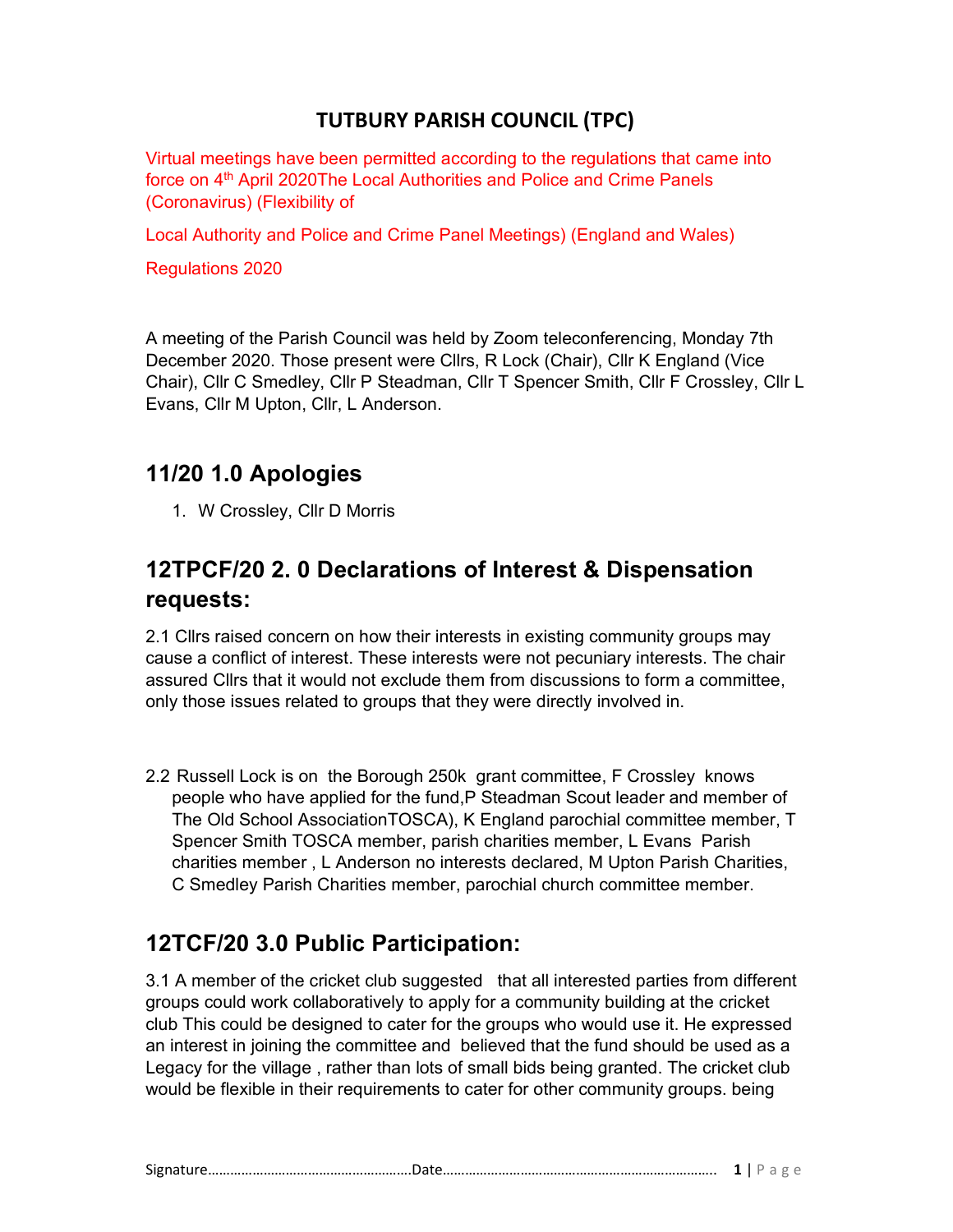granted. It was thought to be a great opportunity for Tutbury. He questioned "Should the parish council lead on this? "

## 12TCF/20 4.0 To Discuss and resolve to form a Tutbury Community Fund Committee.

4.1The chair suggested setting up a Tutbury Community Fund committee with existing Standing Orders. This committee would allow the parish council to focus on correspondence and allow more meeting time to discuss the parish council's intentions in relation to the 250k fund, that has been created from the section 106 money in lieu of a community building. It would allow the council to respond to different community groups who may ask for assistance in placing a bid for the community fund.

4.2 The parish council has already been approached by community groups for assistance in formulating community fund bids. Some Cllrs thought that a parish council recommendation maybe helpful, Cllrs raised concern that not all community groups maybe aware that they could request assistance, and therefore maybe penalised. Discussions regarding these issues can be discussed by the parish council committee.

4.3 Cllrs were unsure what the purpose of the committee, as not all fund applicants would come through the parish council. Therefore. the parish council may be seen to be helping some groups and not others. The chair confirmed that the Borough Council fund committee was a separate process, and the parish council would not be approving applications as they were not directly involved in the fund distribution process. The parish council may be able to assist less established community groups in submitting a fund application.

#### Resolution

 A member proposed and it was seconded, to form a Parish Council Tutbury Community fund committee. The majority of councillors vote in favour.

# 12TCF/20 5.0 To review and accept Terms of Reference for a Tutbury Community Fund Committee

5.1 The clerk distributed the Terms of Reference to the councillors to consider. The aims of the committee would be.

1. To formulate and approve proposals developed by the committee in relation to ESBC Tutbury Community Grant Scheme

| $\sim$<br>512 |  |
|---------------|--|
|---------------|--|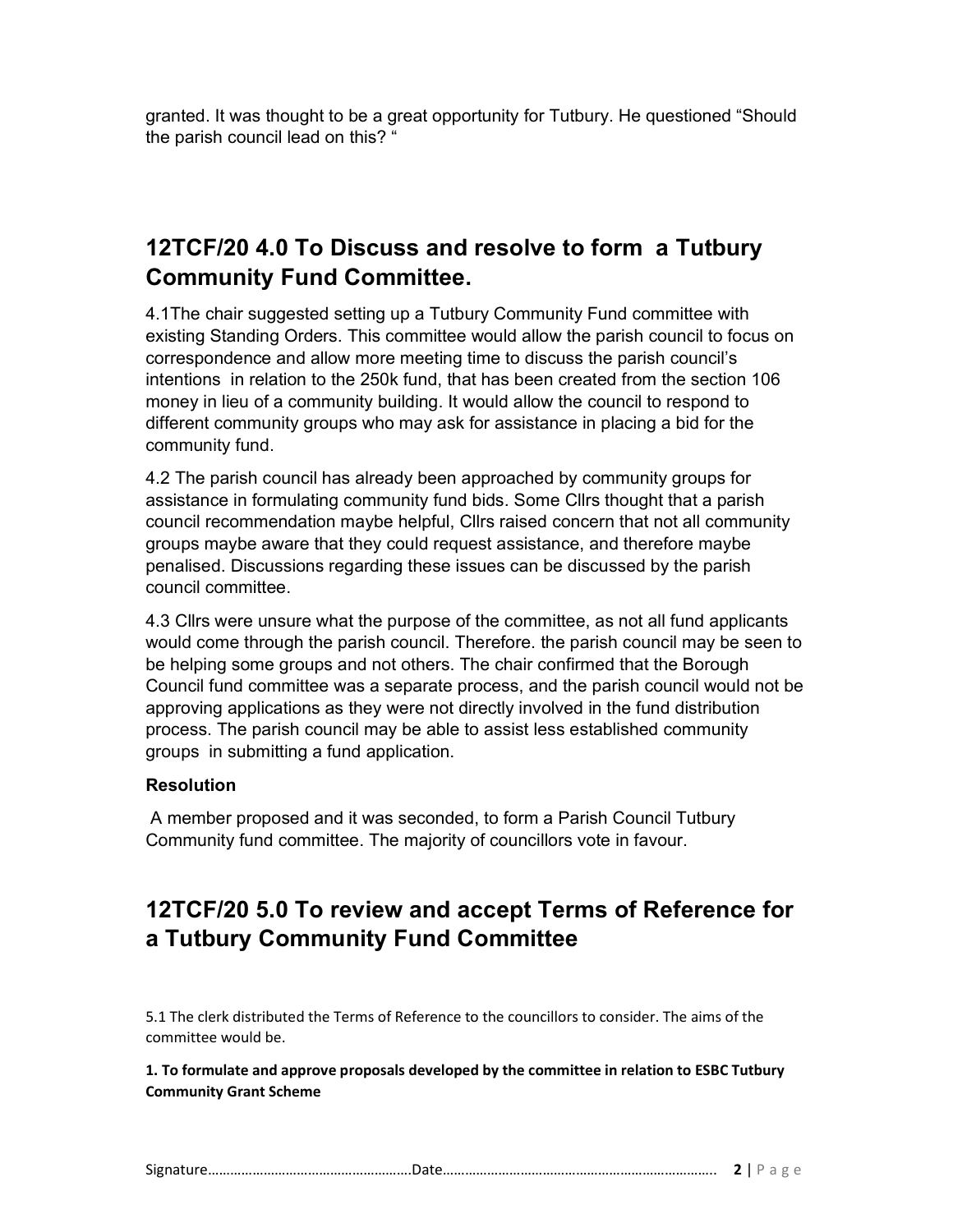2. To discuss, negotiate & approve as deemed appropriate approaches made by external bodies for partnership support in relation to ESBC Tutbury Community Grant Scheme

3. To discuss and as deemed appropriate approve requests for financial assistance in relation to the ESBC Tutbury Community Grant Scheme subject to the limitations of the Tutbury Fund Support element of the budget.

5.2 Members raised further concern regarding assistance of some groups and not others. However, the terms of refence could be changed by the elected committee once the committee was established. The committee could advertise and engage with the community in how the parish council could assist or declare the bids that the council may want to submit. The committee would raise proposals to be ratified by the full council on steps the committee wanted to take.

#### Resolution

The chair proposed the terms of reference were adopted for the committee .A member seconded this proposal and the majority of councillors voted in favour to accept the terms of Reference.

# 12TCF/20 6.0 To Appoint members to the Tutbury Community Fund Committee.

6.1 Some Councillors recommended that all members should be on the committee, others that committees should be subsets of the full council., The following councillors were elected.

Cllr L Anderson, Cllr M Upton, Cllr K England, Cllr T Spencer Smuth, Cllr P Steadman, Cllr C Smedley

Mr S.Dhanda was appointed as a representative of the Cricket Club.

Other members wishing to join the committee were asked to contact the clerk.

# 12TCF/20 7. To assign budgetary permissions for the Tutbury Community Fund

7.1Cllrs were concerned that there should only be one grant process and that grant requests should be handled in the full council meeting. The budget allocated to this area should be decided In the December full council meeting.

7.2 The parish council grant budget would only be for small amounts. Groups could apply for a small proportion of match funding. However, this may be misleading, it was suggested that the grant process should be clarified for any group that may wish to apply.